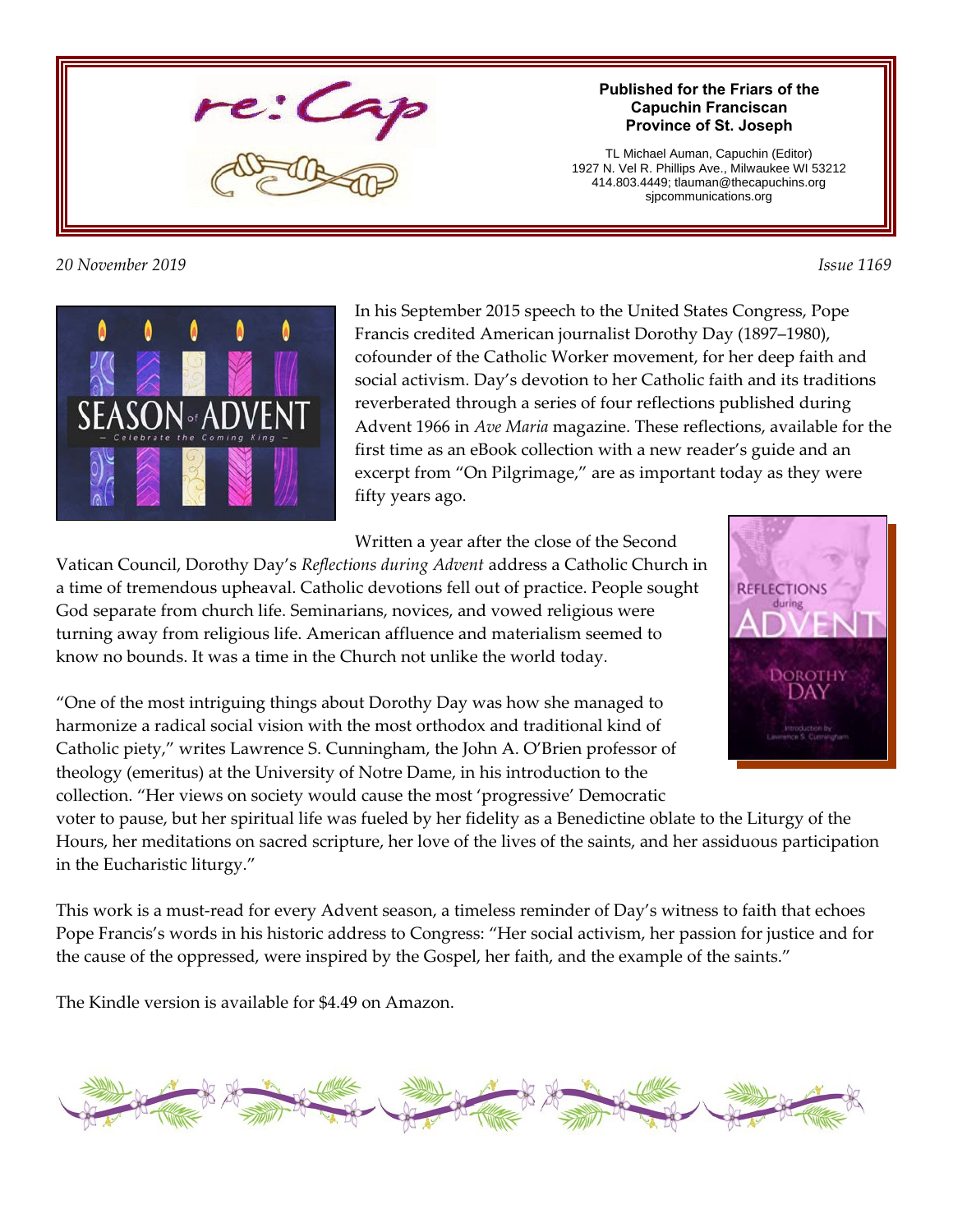## *Not a day, but a Season*

#### *by Ray Duplechain*

With fall comes change. Our culture pushes us to hurry, get it done, now! For our spiritual integrity, we do well to take a longer view beyond the present moment, to look out into the future, beyond today, this week, this year. Thanksgiving is not about a day, but about a season: a season of gratitude.



Gratitude is of the heart. It can only grow from there, and when it blooms it is expressed in each of us as joy! Beyond nice thoughts and pithy words is the struggle that is our daily manner of living. Life can be messy, but it is also manageable. Few of us escape the messiness of our current culture and the challenges we face in our careers and families. Life inevitably proves to be difficult, but it does not have to be burdensome. The challenge of the Christian life is to know who we are and to whom we belong. As daughters and sons of God, through grace, we possess all that is needed to nurture gratitude in our lives.

We began the season of gratitude on the first two days of November with the feasts of All Saints and All Souls, to remember those who have gone before us in the faith and in our families. We are who we are as a result of those who formed and molded our lives. So the first fruit of gratitude is to remember those people who positively influenced our lives and nurtured us. The goal is to pass along wisdom, knowledge and understanding to those who surround us; parents, siblings, children, grandparents, aunts, uncles, neighbors and co-workers. We are called to praise God for the wonderful work of our lives; he sends us to fill the lives of other people with good things.

Joy, Joy, heartfelt Joy! Thanksgiving begins with a gaze upon gratitude. Many suffer from an inability to be grateful; they suffer homelessness, malnutrition, lack of basic healthcare, racism, fear of deportation, loss of affection, broken relationships. The list is long. But for the grace of God, any one of us could find ourselves in a seemingly hopeless situation. Hope nurtures gratitude which is rooted in the heart, and feeds the soul. Gratitude always stands ready to be embraced. It beckons us to turn a cheek to the hurts of the world, it brings light to the darkness in any situation, and leads us to thanksgiving. Gratitude helps to protect our soul from doubt and fear. With gratitude the soul rejoices and experiences the gift of joy – heartfelt joy.

May God's abundant blessings accompany us in the coming days as we remember and recall with gratitude in our hearts, all that he has done for us. May we respond to his grace with heartfelt joy so that our countenance will be for all an encounter with holiness, mercy, compassion, and love. *Happy Thanksgiving! [Ray Duplechain is director of the permanent diaconate in the Archdiocese of New Orleans]*

## *Reflection: Season of Creation*

by Aaron Richardson, OFM



*Aaron Richardson, OFM*

Throughout this fall's Season of Creation, from Sept. 1- Oct. 4, I found myself engaged in various ways with what Pope Francis calls for in *Laudato Si –* an "ecological conversion." In my own spiritual life, this has meant evaluating my relationship with the environment and the creatures around me, with an openness to change my behaviors and attitudes. It



has helped me to come to appreciate the dignity of all of God's creation and to understand that everything that has been created has a value that is independent of its usefulness.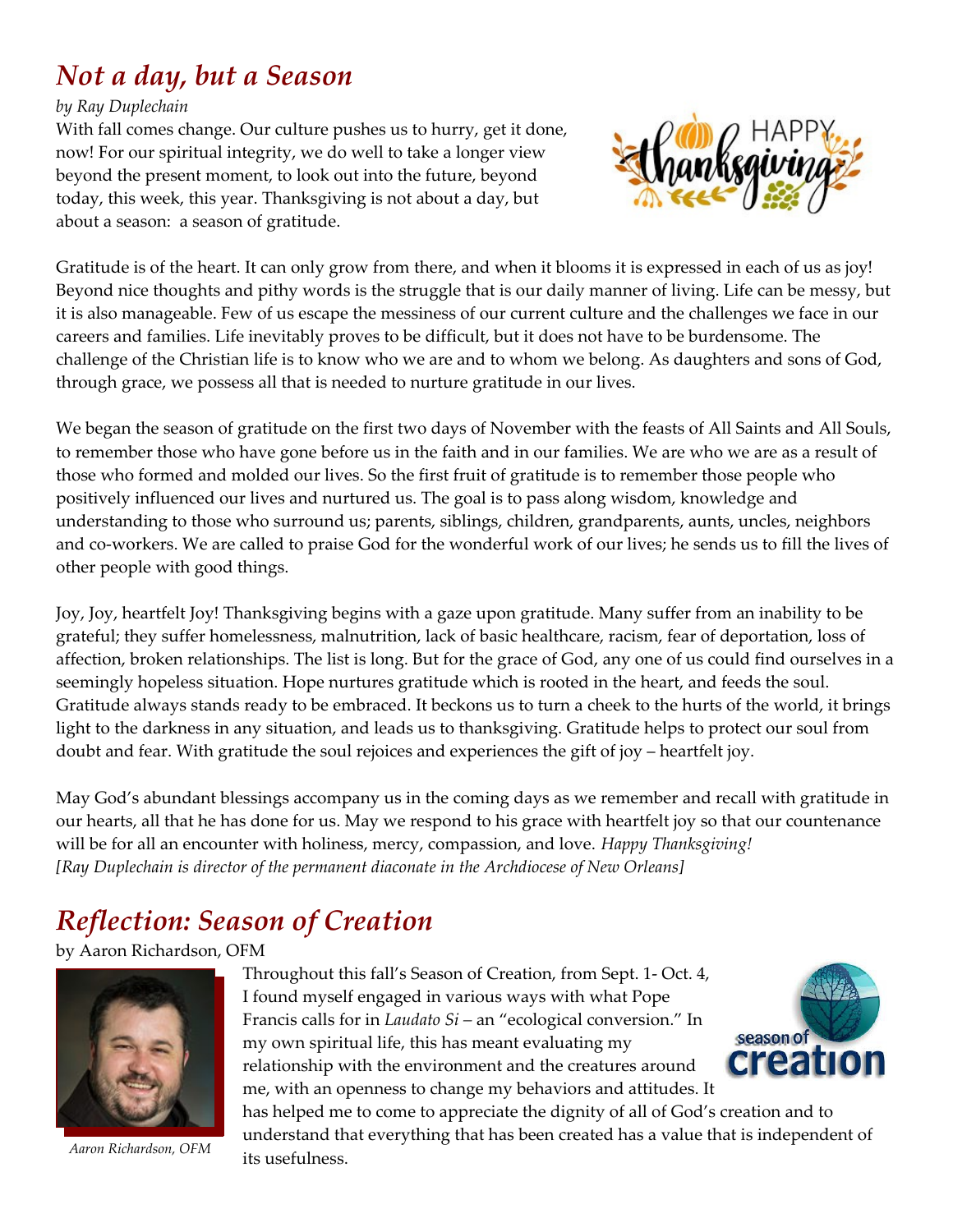Our community of mostly student friars in Chicago recently held discussions about the pope's encyclical on *Care for Our Common Home* and practical ways that we can live with ecological sensitivity. We are raising our awareness of single-use items and how much trash is contained in the packaging of items around our home, in an effort to address the throwaway culture which Francis names as one root cause for our current environmental crisis.

*<i>SAFEGUARD CREATION.* **BECAUSE IF WE** DESTROY CREATION, **CREATION WILL DESTROY US! NEVER FORGET THIS!"** 

- POPE FRANCIS

We're also paying attention to our need to pray for creation and to talk about care for creation in homilies and other liturgical settings. Our Franciscan tradition, of course, offers the Canticle of the Creatures as an excellent spiritual resource toward our realization that "everything is connected," a statement that lies at the heart of ecological conversion.

While each of us is individually challenged to live more harmoniously with the world around us, we also recognize that our small efforts pale in comparison with the need for corporate responsibility. Our planet needs leadership to enact policies that will reduce greenhouse gas emissions and protect habitats from industrial pollution.

This year, on Sept. 20, I joined several brothers from our house, along with students and faculty of the Catholic Theological Union and Catholics from across the Archdiocese of Chicago in our local chapter of the International Climate Strike, the event organized by local students in conjunction with young people around the globe. This was an opportunity for us to call upon political leadership, locally and globally, to take action to protect our common home. "The waters are rising," a popular protest slogan states, "and so are we."



*Students of Saint Francis International School in Silver Spring, Maryland, also participated in the International Climate Strike – the gathering in the nation's capital.* 

Global climate change is already affecting the lives of the poor, as we see in the cases of climate refugees. Moreover, the threats of a global environmental catastrophe are very much on the

minds of students everywhere. If the Catholic faith is going to speak to this generation, its ministers need to take environmental issues as seriously as they do.

Drawing from our Franciscan heritage, I am being challenged to lead an authentic life in communion with the creation. I'm challenged to preach an ecological lifestyle, using words when necessary. Living as simply as I can, and praying as fervently as I can, is part of that lifestyle – and God knows I need improvement! Standing in solidarity with students advocating for change is also part of that lifestyle. I thank God for their witness and their challenge.

*Aaron Richardson, OFM, a friar in post-novitiate formation living in Chicago, is studying for his master's in divinity at* the Catholic Theological Union. He professed his first vows in 2016. The above is excerpted from his recent essay in HNP Today*, newsletter of the Franciscan Holy Name Province, published here with permission.*